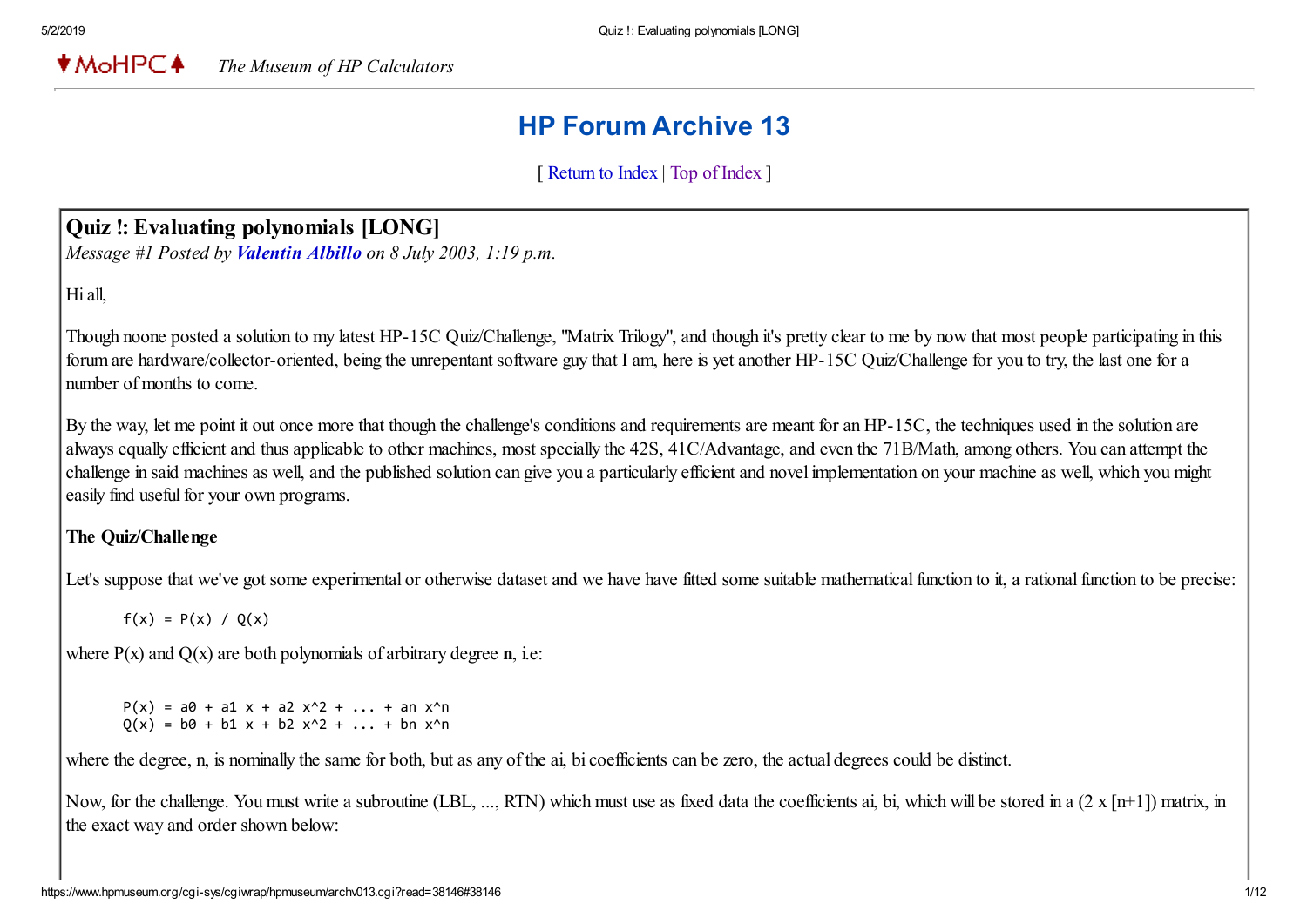A = | a0 a1 a2 ... an | | b0 b1 b2 ... bn |

This matrix isn't to be considered a parameter passed to the subroutine, but a fixed data repository at a fixed place, matrix A. The degree, n, isn't passed either, the subroutine must deduce it from the number of columns in matrix A.

The only parameter which will be passed, in the X register, is a value x for which we want the above expression  $f(x)$  to be evaluated. The routine will evaluate  $f(x) =$  $P(x)/Q(x)$  for such an x, and will return the result in the X register, i.e.

 $x$ , GSB A  $\rightarrow$   $f(x)$ 

An example will make it clear: If we have:

 $-2 + 3x - 5x^2 + 4x^3$ f(x) = ----------------------  $5 - 6x + 3x^2 - 7x^3$ 

then our routine must use matrix A, which holds the coefficients:

 $A = \begin{vmatrix} -2 & 3 & -5 & 4 \end{vmatrix}$ | 5 -6 3 -7 |

and  $x = 2.3$ , to return  $f(x) = -0.3472259...$ 

As the subroutine is meant to be used a number of times to evaluate the function, matrix A shouldn't be altered at all between calls. That given, the primary and main requirement is to optimize for speed, i.e., f(x) must be evaluated *as fast as possible*. Once time is minimized, the shorter the subroutine, the better.

Subject to that, there exists a general solution for the HP-15C in *18 steps or less* (including both LBL and RTN) which will evaluate f(x) in just *4 seconds* for polinomials of the 4th degree, and in just *15 seconds* for 19th-degree polynomials.

If you succeed, try to generalize the routine in one or both of these ways:

- instead of a single x value, the routine would accept a vector of x values and would return a vector with the corresponding  $f(x)$  values
- instead of evaluating two polynomials, the routine would accept the coefficients of m polynomials and would return the evaluated values at x for all of them.

That's all. Give it a thought or two and let's see your ideas ... :-)

*Edited: 9 July 2003, 9:55 a.m. after one or more responses were posted*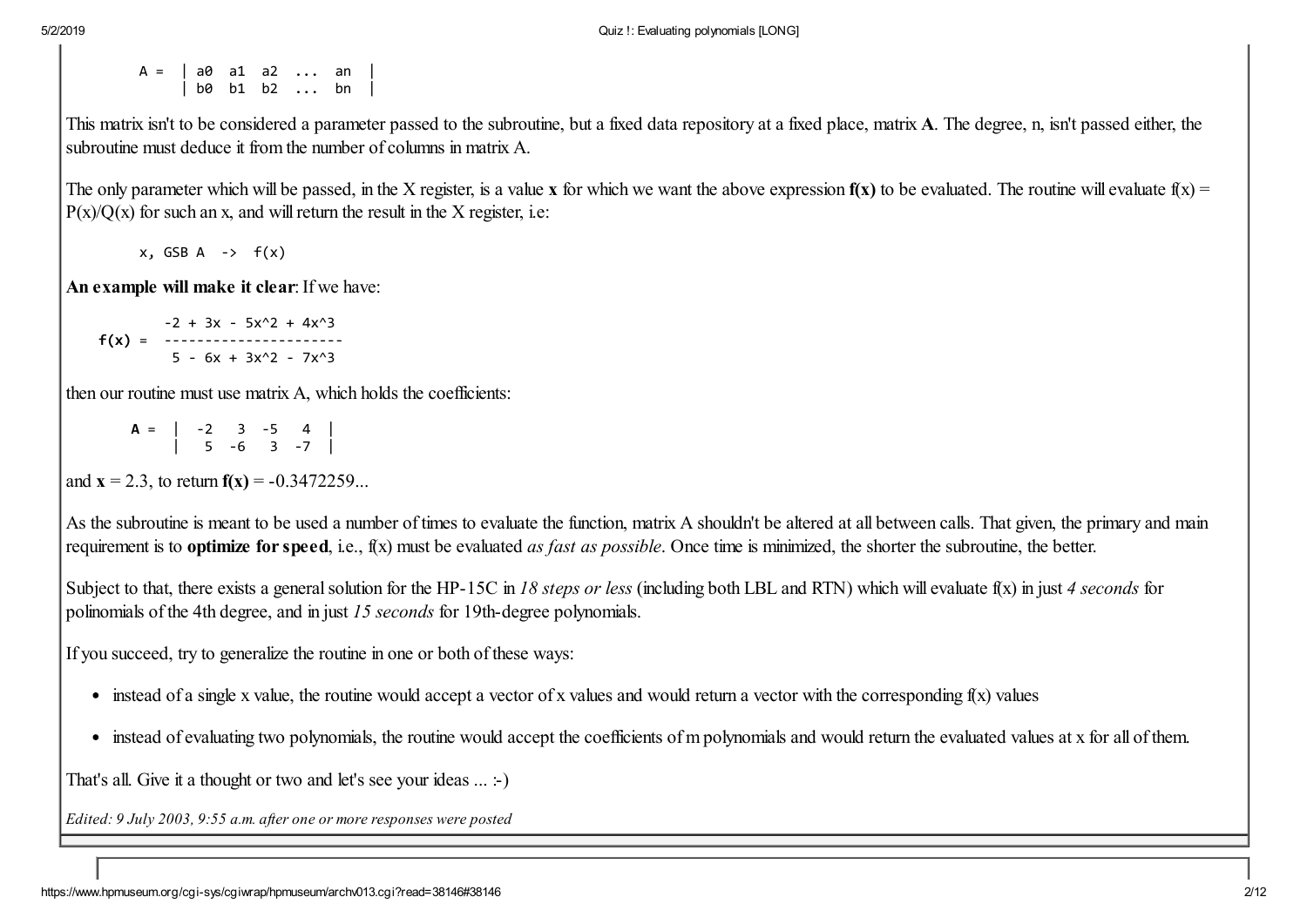# Re: Quiz !: Evaluating polynomials [LONG]

*Message #2 Posted by [Vieira, Luiz C. \(Brazil\)](https://www.hpmuseum.org/cgi-sys/cgiwrap/hpmuseum/archv013.cgi?contact=38164) on 9 July 2003, 12:34 a.m., in response to message #1 by Valentin Albillo*

Hi, Valentin;

I started to write a reply, but I saw it was heading to a direction not related to your post's interesting, primary subject. I was afraid a not-related thread could arise and that would be an upsetting fact.

So I decided to post my reply [here](http://www.hpmuseum.org/cgi-sys/cgiwrap/hpmuseum/forum.cgi?read=38163), O.K.? If there is anything to be added to that particular reply, it will not interfere that much in your original post/thread.

I did this to avoid disturbance and misdirection, and I hope not creating others...

Best regards.

Luiz (Brazil)

*Edited: 9 July 2003, 12:56 a.m.*

# Re: Quiz !: Evaluating polynomials [LONG]

*Message #3 Posted by [Tizedes Csaba](https://www.hpmuseum.org/cgi-sys/cgiwrap/hpmuseum/archv013.cgi?contact=38196) on 9 July 2003, 1:09 p.m., in response to message #1 by Valentin Albillo*

I do not see Vieira~s solution, yet... This is my version:

LBL A STO 9 'store x RCL f DIM A 1 STO f DIM B f MATRIX 1 u STO B LBL 9 RCL mul 9 u STO B GTO 9 RCL f MATRIX A RCL f MATRIX B mul u RCL C RCL C div RTN

'mul' mean 'multiply', 'div' mean 'divide'.

I do not measure running times, I do not know how fast this program. But it is works...

Csaba

# Re: Quiz !: Evaluating polynomials [LONG]

*Message #4 Posted by [Patrick](https://www.hpmuseum.org/cgi-sys/cgiwrap/hpmuseum/archv013.cgi?contact=38218) on 9 July 2003, 7:14 p.m., in response to message #3 by Tizedes Csaba*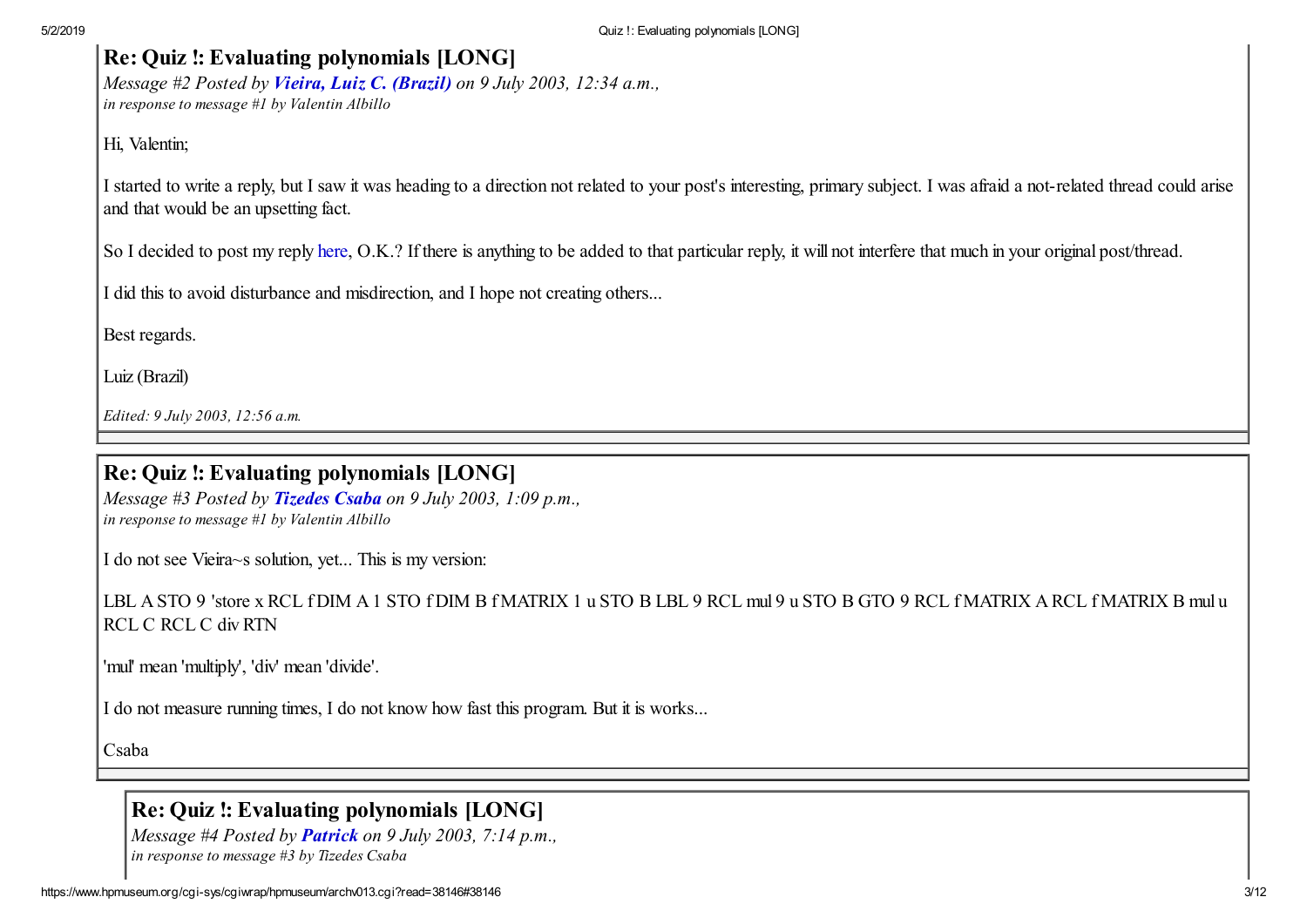| Hello All                            |                                                                                                                                                         |  |  |
|--------------------------------------|---------------------------------------------------------------------------------------------------------------------------------------------------------|--|--|
|                                      | It will come as no surprise to you all that I have been trying this quiz myself. I have a long-ish solution that is close to the idea of Csaba's above: |  |  |
| 001 LBL A                            |                                                                                                                                                         |  |  |
| 002 RCL DIM A                        |                                                                                                                                                         |  |  |
| 003 EEX                              |                                                                                                                                                         |  |  |
| 004 DIM B<br>005 RUP                 | // Get x back from T register                                                                                                                           |  |  |
| <b>006 ENTER</b>                     |                                                                                                                                                         |  |  |
| 007 MATRIX 1                         | // Prepare for loop                                                                                                                                     |  |  |
| 008 EEX                              |                                                                                                                                                         |  |  |
| 009 ENTER                            | // Stack is now $[1,1,x,x]$                                                                                                                             |  |  |
| 010 LBL 0                            |                                                                                                                                                         |  |  |
| $011 *$                              | // Get next power of x, starting at 1                                                                                                                   |  |  |
| 012 u STO B                          |                                                                                                                                                         |  |  |
| 013 GTO 0                            |                                                                                                                                                         |  |  |
| 014 RCL MATRIX A<br>015 RCL MATRIX B |                                                                                                                                                         |  |  |
| 016 RESULT E                         |                                                                                                                                                         |  |  |
| $017 *$                              | // E = [ P(x) Q(x) ] <sup>T</sup>                                                                                                                       |  |  |
| 018 u RCL E                          | // $P(x)$ , R0, R1 update                                                                                                                               |  |  |
| 019 RCL E                            | $// Q(x)$ , R0, R1 do not update                                                                                                                        |  |  |
| 020 /                                | // $f(x) = P(x) / Q(x)$                                                                                                                                 |  |  |
| 021 RTN                              |                                                                                                                                                         |  |  |

The general idea is to create a column vector (matrix B) consisting of the powers of x:

$$
B = [1 \times x^2 \dots x^n]^\mathsf{T}
$$

When you multiply A by this column vector, the result, E, is a column vector consisting of the values of the polynomials  $P(x)$  and  $Q(x)$ .

The difference between my version and Csaba's is mostly in the way we generate the matrix B. There is a problem in coding the loop (his LBL 9, my LBL 0) in that the first element of the matrix requires special handling. Csaba handles this by a duplicate STO B instruction, one inside his loop and the other before it. I handle it by creating a stack with values  $X=1$ ,  $Y=1$ ,  $Z=x$ ,  $T=x$ . The first time you do a multiply inside the loop, you get 1. Successive times you get the higher powers of x.

While longer, my routine will operate in two conditions where Csaba's fails:

1. When n=0.

2. When the result matrix is not its default value of C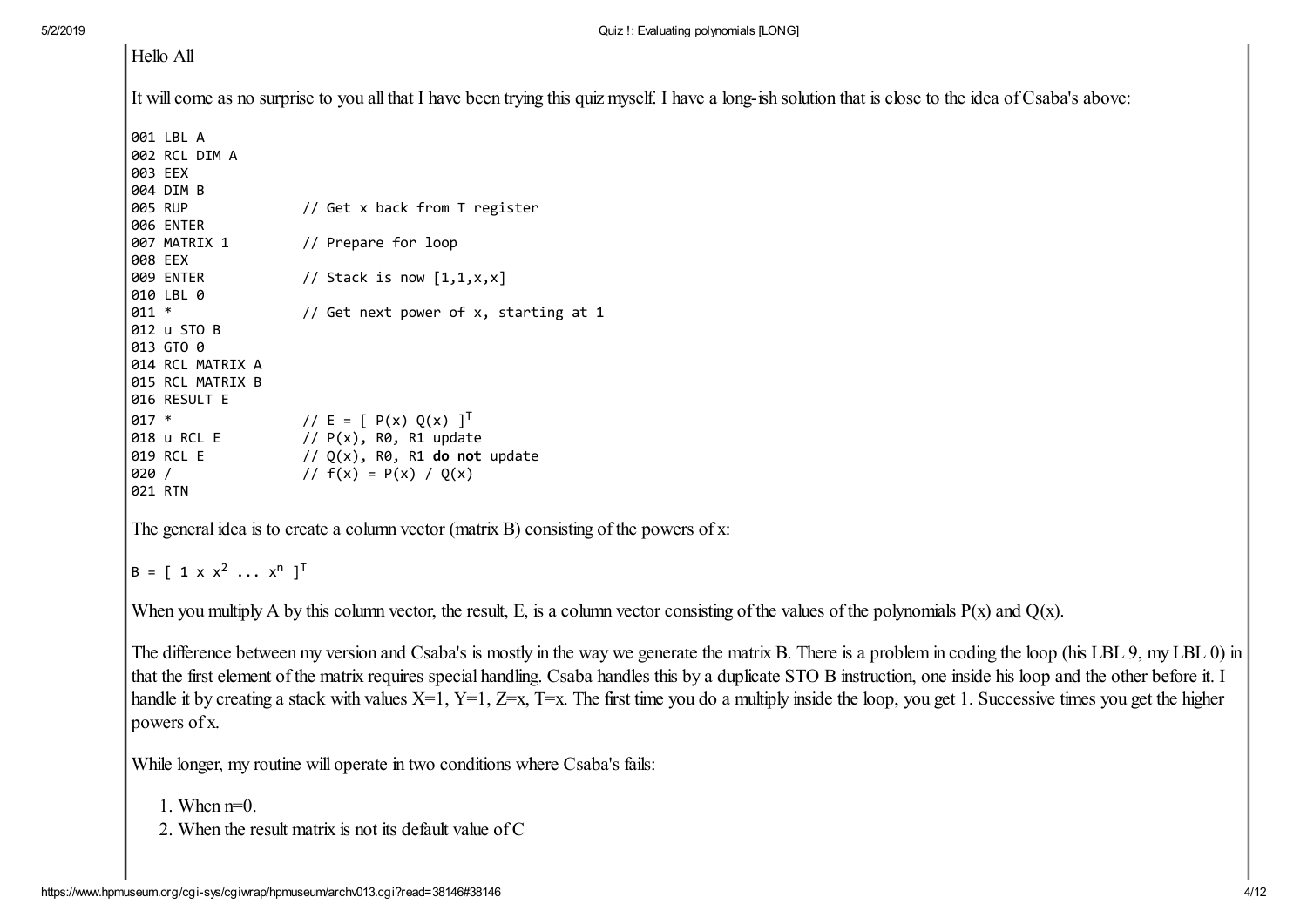#### 5/2/2019 Quiz !: Evaluating polynomials [LONG]

The first is a reasonable limitation, I think, but the second is questionable. If we accept the first limitation but not the second, then Csaba's solution only increases by 1 step.

There is one point in my solution where something of a trick is played. If you look at my step 007, it seems to be out of place. Right in the middle of some stack manipulations we insert an instruction which is aimed at preparing a loop some steps later. Why not do it later? The answer is that the MATRIX 1 instruction has the useful side effect of enabling stack lift! Without that instruction there, we would have needed an additional ENTER.

# Re: Quiz !: Evaluating polynomials [LONG]

*Message #5 Posted by [Patrick](https://www.hpmuseum.org/cgi-sys/cgiwrap/hpmuseum/archv013.cgi?contact=38223) on 9 July 2003, 7:20 p.m., in response to message #4 by Patrick*

Another thought occurs to me that you might speed this routine up some more at the cost of more steps by using rapid branching through the I register rather than using LBL 0. I've never used it myself, so I don't know how much of a speedup it would bring. Of course, it also costs you the I register.

### Re: Quiz!: Evaluating polynomials

*Message #6 Posted by [Karl Schneider](https://www.hpmuseum.org/cgi-sys/cgiwrap/hpmuseum/archv013.cgi?contact=38254) on 10 July 2003, 4:09 a.m., in response to message #4 by Patrick*

Here's a less-elegant and slower program that does not really utilize the matrix-math capabilities, but instead uses a loop-counter (DSE) and subroutine calls (GSB). With a few modifications, it would be more portable to the 11C and 34C, although those machines could accept only 20 coefficients not in a matrix structure.

The "key to acceptable speed" in these calculator routines is the use of Horner's Method to decompose the exponential calculations of polynomials into arithmetic operations. This is implemented in the "looping" code in both Patrick's routine and mine. Horner's Method is explained in the manuals for the 34C and 15C (and presumably the 11C); the 49G has a "HORNER" function.

The "clever trick" in Patrick's routine is the looping code of of lines 010-013, in which the HP-15C is smart enough to stop filling the array and jump out of the loop (by skipping line 013?) when it got to the end. I believe that Valentin's program from "Long Live the HP-15C" exploited this feature, but I'll have to check if it's documented.

So, here's another program:

001 LBL A 002 ENTER 003 ENTER 004 RCL DIM A 005 MATRIX 1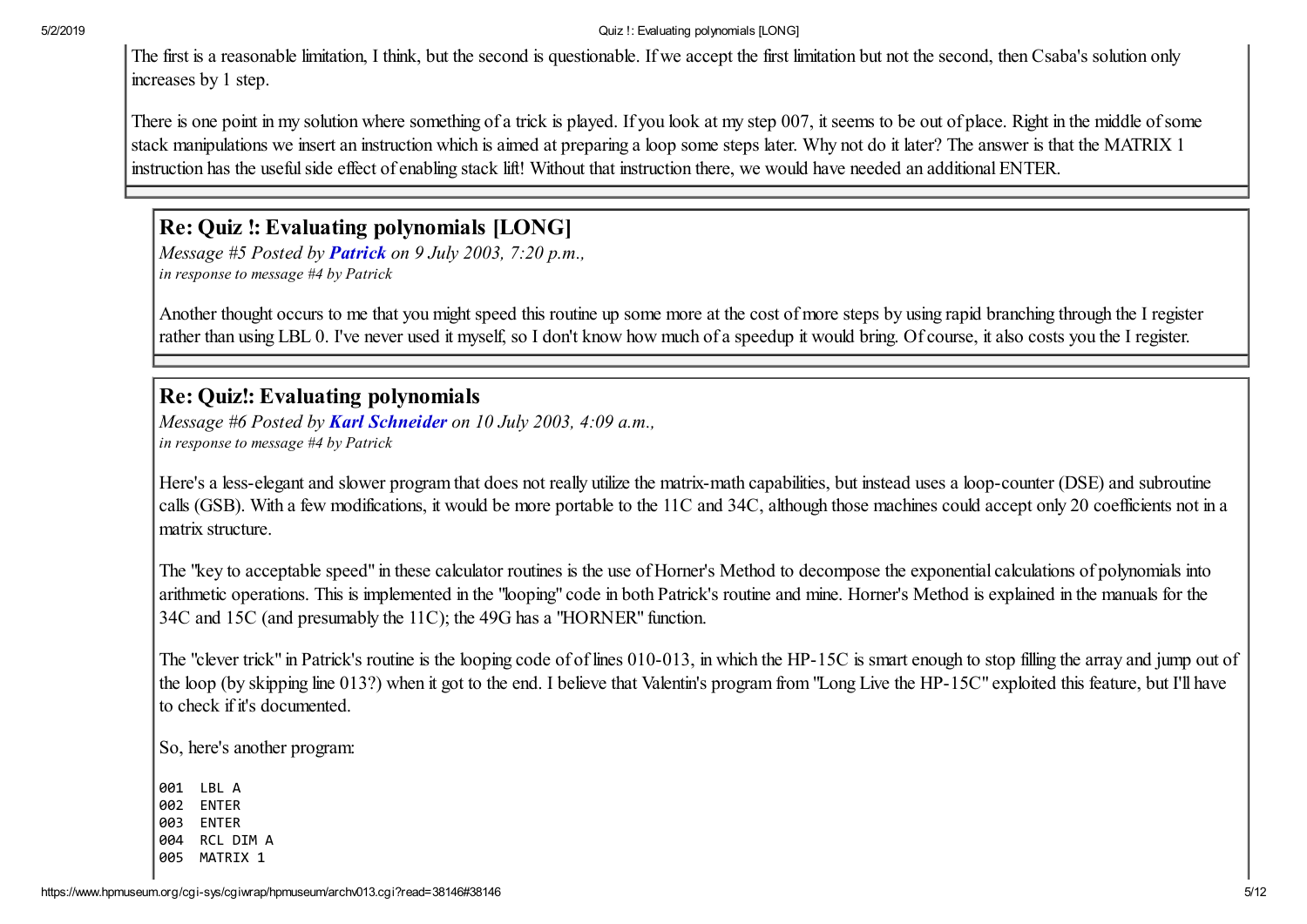|                                           |                                           | 006 STO 1                                                                                                         |                                                                                                                                                        |  |
|-------------------------------------------|-------------------------------------------|-------------------------------------------------------------------------------------------------------------------|--------------------------------------------------------------------------------------------------------------------------------------------------------|--|
|                                           |                                           | 007 STO 2                                                                                                         |                                                                                                                                                        |  |
|                                           | 008                                       | $\mathsf{X}$                                                                                                      |                                                                                                                                                        |  |
|                                           | 009                                       | CLx                                                                                                               | // stack has 0 x x x                                                                                                                                   |  |
|                                           | 010                                       | GSB 0                                                                                                             | // calculate numerator                                                                                                                                 |  |
|                                           |                                           | 011 X < > 2                                                                                                       | // store numerator and retrieve # of coefs                                                                                                             |  |
|                                           |                                           | 012 STO 1                                                                                                         |                                                                                                                                                        |  |
|                                           | 013 CLx                                   |                                                                                                                   |                                                                                                                                                        |  |
|                                           | 014 2                                     |                                                                                                                   |                                                                                                                                                        |  |
|                                           |                                           | 015 STO 2                                                                                                         |                                                                                                                                                        |  |
|                                           | 016 CLx                                   |                                                                                                                   | // stack has 0 x x x                                                                                                                                   |  |
|                                           |                                           | 017 GSB 0                                                                                                         | // calculate denominator                                                                                                                               |  |
|                                           |                                           | 018 STO/2                                                                                                         |                                                                                                                                                        |  |
|                                           |                                           | 019 RCL 2                                                                                                         |                                                                                                                                                        |  |
|                                           | 020                                       | <b>RTN</b>                                                                                                        | // return answer                                                                                                                                       |  |
|                                           |                                           | 021 LBL 0                                                                                                         | // "Horner's Method" loop                                                                                                                              |  |
|                                           |                                           | 022 RCL A                                                                                                         |                                                                                                                                                        |  |
|                                           | $023 +$                                   |                                                                                                                   | // add coefficient                                                                                                                                     |  |
|                                           |                                           | 024 DSE 1                                                                                                         | // decrement index of coef; check if = $0$                                                                                                             |  |
|                                           |                                           | 025 GTO 1                                                                                                         |                                                                                                                                                        |  |
|                                           | 026 RTN                                   |                                                                                                                   | // if = $0$ , done; return                                                                                                                             |  |
|                                           |                                           | 027 LBL 1                                                                                                         |                                                                                                                                                        |  |
|                                           | 028 X                                     |                                                                                                                   | // if not = $0$ , multiply by x                                                                                                                        |  |
|                                           |                                           | 029 GTO 0                                                                                                         |                                                                                                                                                        |  |
|                                           |                                           |                                                                                                                   |                                                                                                                                                        |  |
|                                           |                                           |                                                                                                                   | Now, here's a solution using Matlab (if you are fortunate to have it on a PC or Unix workstation at your desk). A private license for one copy is only |  |
|                                           |                                           | $$1900 - 10x$ the price of a 49G!                                                                                 |                                                                                                                                                        |  |
|                                           |                                           |                                                                                                                   |                                                                                                                                                        |  |
|                                           |                                           | $C:$ matlab                                                                                                       |                                                                                                                                                        |  |
|                                           |                                           |                                                                                                                   | >> $p = [4 -5 3 -2; -7 3 -6 5]$ ; note order of coefs                                                                                                  |  |
|                                           |                                           | $>> x = 2.3$                                                                                                      |                                                                                                                                                        |  |
|                                           |                                           |                                                                                                                   | >> f = polyval $(p(1,:),x)$ / polyval $(p(2,:),x)$                                                                                                     |  |
| Thought required for programming: mimimal |                                           |                                                                                                                   |                                                                                                                                                        |  |
|                                           |                                           |                                                                                                                   |                                                                                                                                                        |  |
|                                           | Speed of results: virtually instantaneous |                                                                                                                   |                                                                                                                                                        |  |
|                                           |                                           | Using the right tool for the job: priceless!                                                                      |                                                                                                                                                        |  |
|                                           |                                           |                                                                                                                   |                                                                                                                                                        |  |
|                                           |                                           | (I would expect only those in America who have seen the TV ads for MasterCard to get the reference. My apologies) |                                                                                                                                                        |  |

Of course, the "right tool" is not always available or affordable.

# Loop exit trick

*Message #7 Posted by [Patrick](https://www.hpmuseum.org/cgi-sys/cgiwrap/hpmuseum/archv013.cgi?contact=38283) on 10 July 2003, 4:09 p.m.,*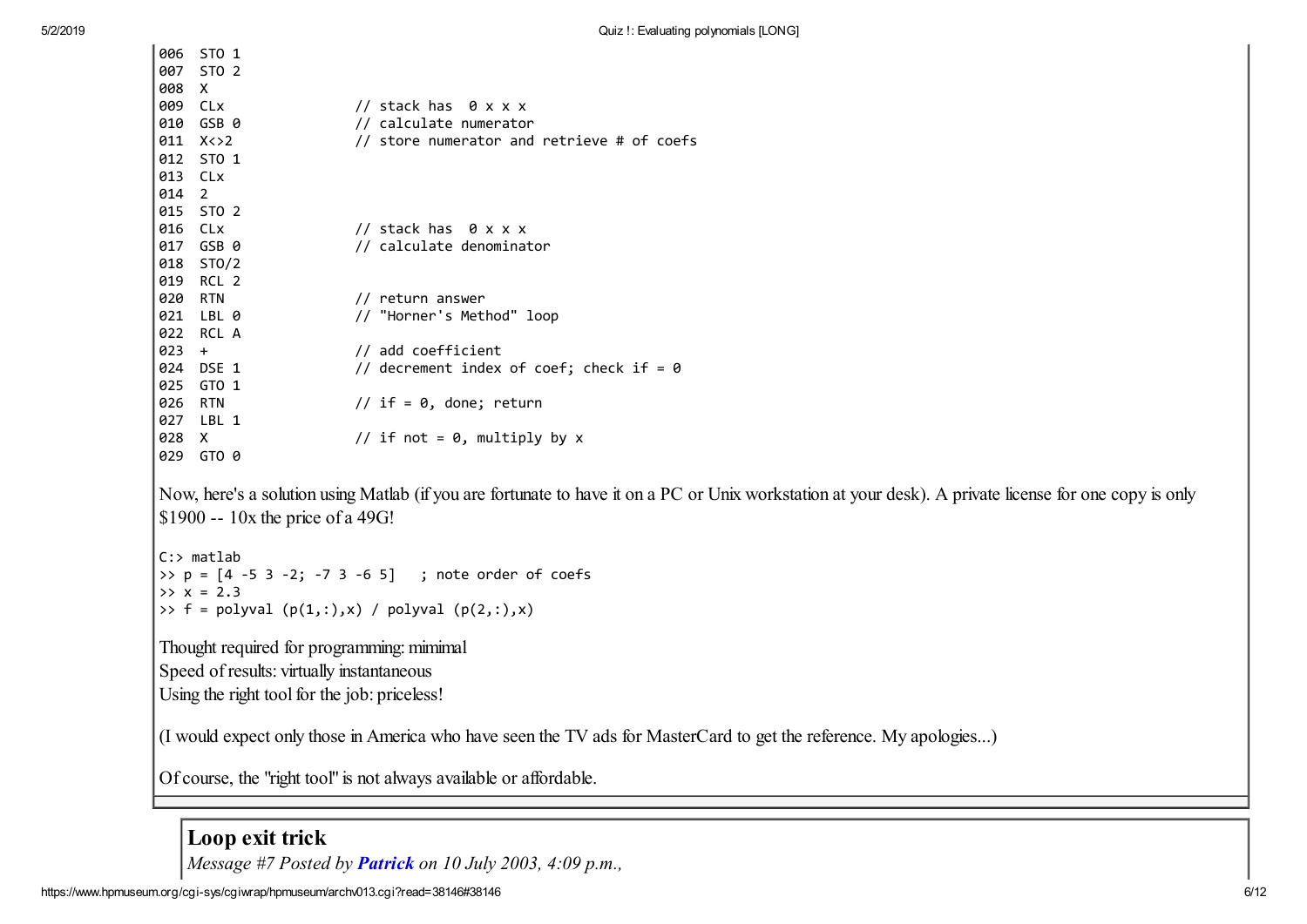*in response to message #6 by Karl Schneider*

Hey Karl

Nice to see some new faces in the quiz threads. Maybe Valentin will be encouraged by this and continue to post new ones! (hint, hint)

The loop trick you refer to is documented on page 176 of the HP-15C Owner's Handbook, in the section "Using Matrix Operations in a Program". If you look back at the solutions of some of Valentin's previous quizzes, you'll see this technique used there as well -- it is very handy.

The other useful part of that same feature is that, when the row and column numbers (R0 and R1) get exhausted for a particular series of matrix operations, not only is there a program line skip, but both counters are also reset to 1, obviating the need for another call to MATRIX 1. Steps 018 and 019 in my solution depend on this as well. Note in particular that step 019 is done with user mode off. Otherwise the division in step 020 would be skipped!

### Patrick has right and a new question: Nested loops

*Message #8 Posted by [Tizedes Csaba](https://www.hpmuseum.org/cgi-sys/cgiwrap/hpmuseum/archv013.cgi?contact=38293) on 10 July 2003, 4:59 p.m., in response to message #4 by Patrick*

(Sorry for my poor english, I never learn it...)

Hi Patrick!

You are right in the two limitations! And must be insert 'RESULT C' instruction!

Csaba

Ps.: New quiz question for everybody: How are you programming nested loops on HP15C? I will post in my next response my version. Its not a challenge, just interest me, how it to do with another brain... :)

Csaba

#### Nested loops

*Message #9 Posted by [Tizedes Csaba](https://www.hpmuseum.org/cgi-sys/cgiwrap/hpmuseum/archv013.cgi?contact=38392) on 11 July 2003, 11:00 a.m., in response to message #8 by Tizedes Csaba*

Hi All!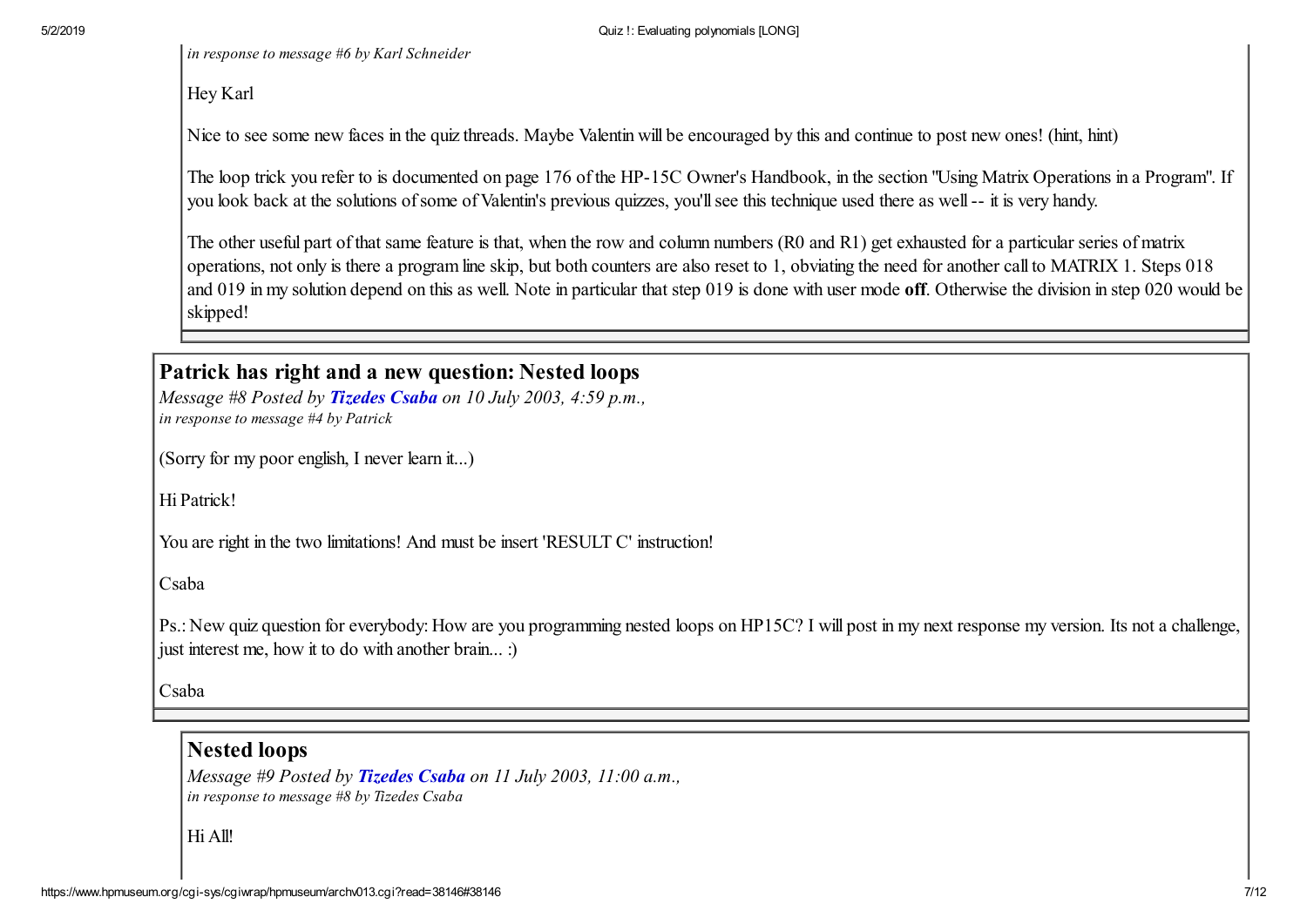I wrote this program about four years ago.

| General method:                                                      |  |  |  |
|----------------------------------------------------------------------|--|--|--|
| --------<br>LBL 0<br>1                                               |  |  |  |
| STO I<br>--------                                                    |  |  |  |
| LBL 1<br>RCL RR2<br>STO <sub>2</sub><br>$\mathbf{1}$                 |  |  |  |
| $STO + I$<br>--------                                                |  |  |  |
| LBL 2<br>RCL RR3<br>STO <sub>3</sub>                                 |  |  |  |
| $\mathbf{1}$<br>$STO + I$                                            |  |  |  |
| --------                                                             |  |  |  |
|                                                                      |  |  |  |
|                                                                      |  |  |  |
| .<br>LBL n-1<br>RCL RRn<br>STO n<br>1<br>$STO + I$<br>$- - - -$<br>. |  |  |  |
| LBL n<br>#######################<br>#<br>#                           |  |  |  |
| # Loop's instructions #<br>#<br>#                                    |  |  |  |
| #######################<br>ISG $(i)$<br>GTO I                        |  |  |  |
| --------<br>LBL decrement<br>DSE I<br>GTO jump<br>RTN<br>--------    |  |  |  |
| LBL jump                                                             |  |  |  |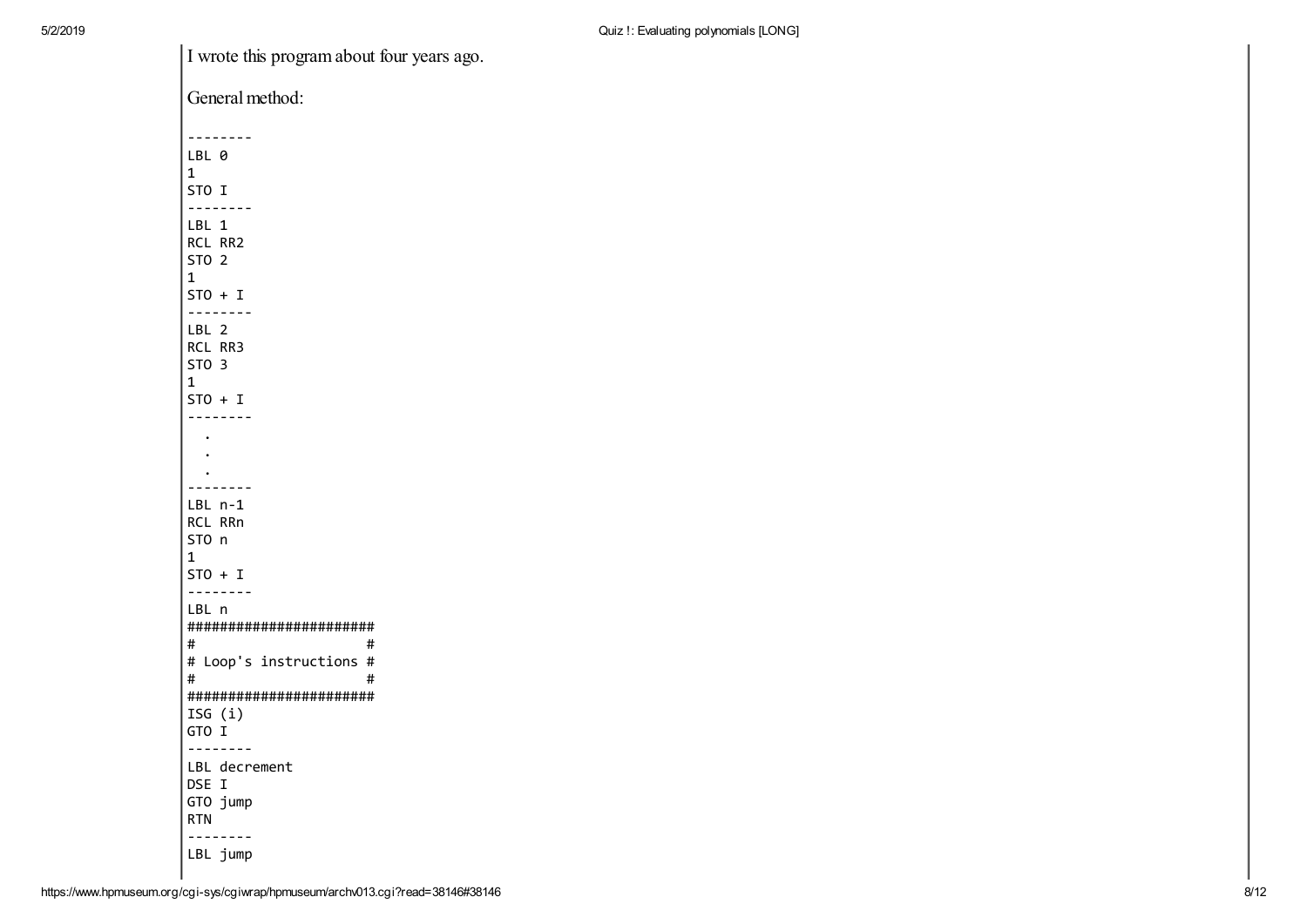| ISG (i)<br>GTO I                                                                                                                  |  |
|-----------------------------------------------------------------------------------------------------------------------------------|--|
| GTO decrement                                                                                                                     |  |
|                                                                                                                                   |  |
| RR2, RR3, , RRn contains original value of loop counters (2nd, 3rd, , nth registers of calculator) Before running it must be set. |  |
| An example: Calculate how many 3*4*5:                                                                                             |  |
| LBL 1                                                                                                                             |  |
| RCL 5                                                                                                                             |  |
| ST0 2                                                                                                                             |  |
| $\mathbf{1}$                                                                                                                      |  |
| $STO + I$                                                                                                                         |  |
| LBL 2                                                                                                                             |  |
| RCL 6                                                                                                                             |  |
| STO <sub>3</sub>                                                                                                                  |  |
| $\mathbf{1}$                                                                                                                      |  |
| $STO + I$                                                                                                                         |  |
| LBL 3                                                                                                                             |  |
| $\mathbf{1}$<br>$STO + 0$                                                                                                         |  |
| ISG (i)                                                                                                                           |  |
| GTO I                                                                                                                             |  |
| LBL 8                                                                                                                             |  |
| DSE I                                                                                                                             |  |
| GTO 9                                                                                                                             |  |
| RCL 0                                                                                                                             |  |
| <b>RTN</b>                                                                                                                        |  |
| LBL 9                                                                                                                             |  |
| ISG (i)                                                                                                                           |  |
| GTO I                                                                                                                             |  |
| GTO 8                                                                                                                             |  |
| For running:                                                                                                                      |  |
| 1.003 STO 1                                                                                                                       |  |
| 1.004 STO 5                                                                                                                       |  |
| 1.005 STO 6                                                                                                                       |  |
| 1 STO I                                                                                                                           |  |
| GSB 1                                                                                                                             |  |
| I'll continue on sunday! I'm running now!                                                                                         |  |
| Csaba                                                                                                                             |  |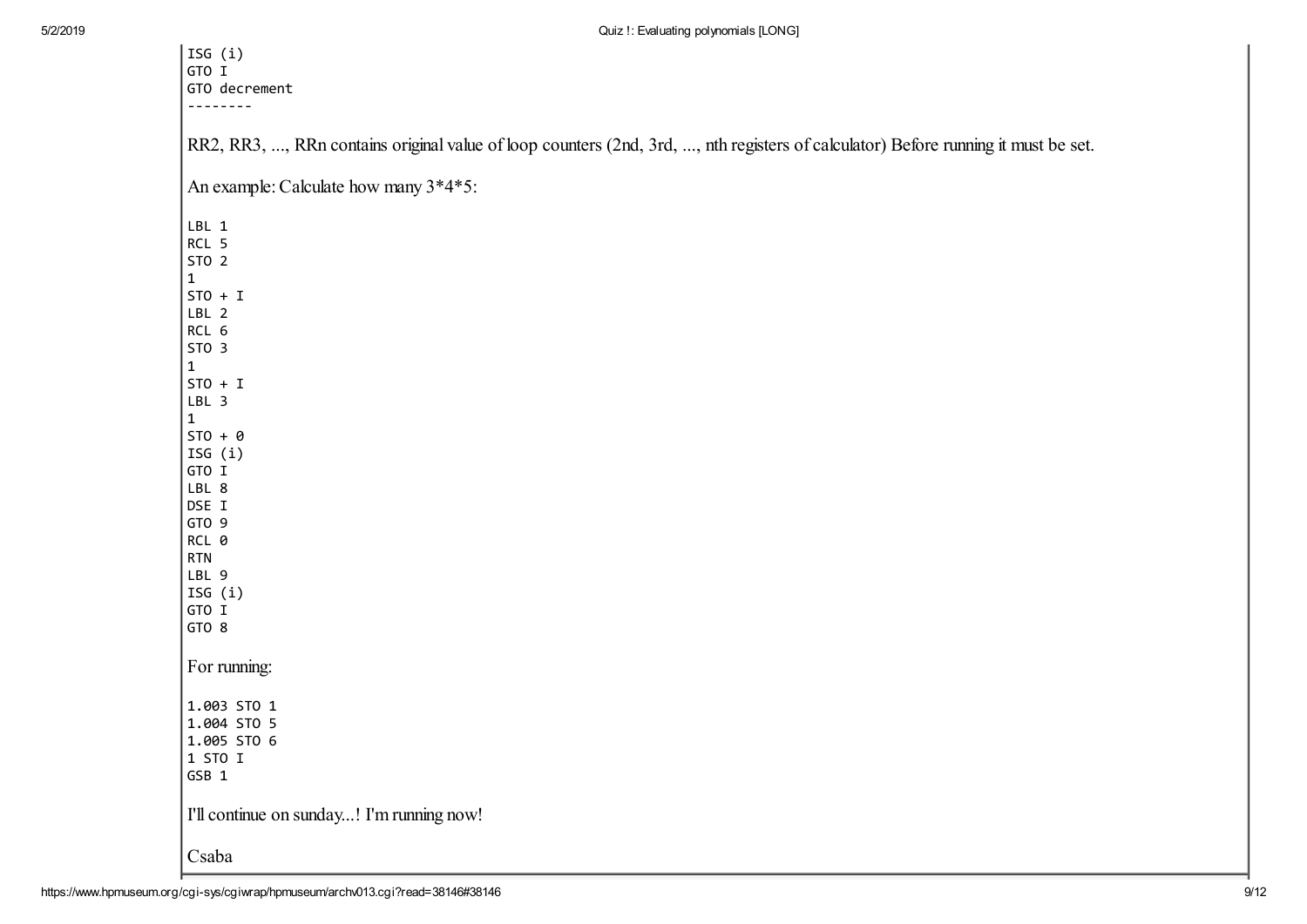### Re: Quiz !: Evaluating polynomials

*Message #10 Posted by [Fernando del Rey](https://www.hpmuseum.org/cgi-sys/cgiwrap/hpmuseum/archv013.cgi?contact=38403) on 11 July 2003, 12:20 p.m., in response to message #1 by Valentin Albillo*

I don't have a 15C and I'm not familiar with it, but here's a solution to the original problem on the 42S:

 LBL "FB" STO ST L INDEX "MATA" I- RCLIJ 1 DIM "MATB" INDEX "MATB" LBL 00 STOEL LASTX x I+ FC? 77 GTO 00 RCL "MATA" RCL "MATB" x STO "MATC" INDEX "MATC" RCLEL I+ RCLEL / (divide) RTN This one takes about 3 or 4 seconds for polinomials of degree 19. I have another solution in 17 steps, but it is slower (6 to 7 seconds for the same case).

Regards to all!

#### My original solution

*Message #11 Posted by [Valentin Albillo](https://www.hpmuseum.org/cgi-sys/cgiwrap/hpmuseum/archv013.cgi?contact=38414) on 11 July 2003, 12:57 p.m., in response to message #1 by Valentin Albillo*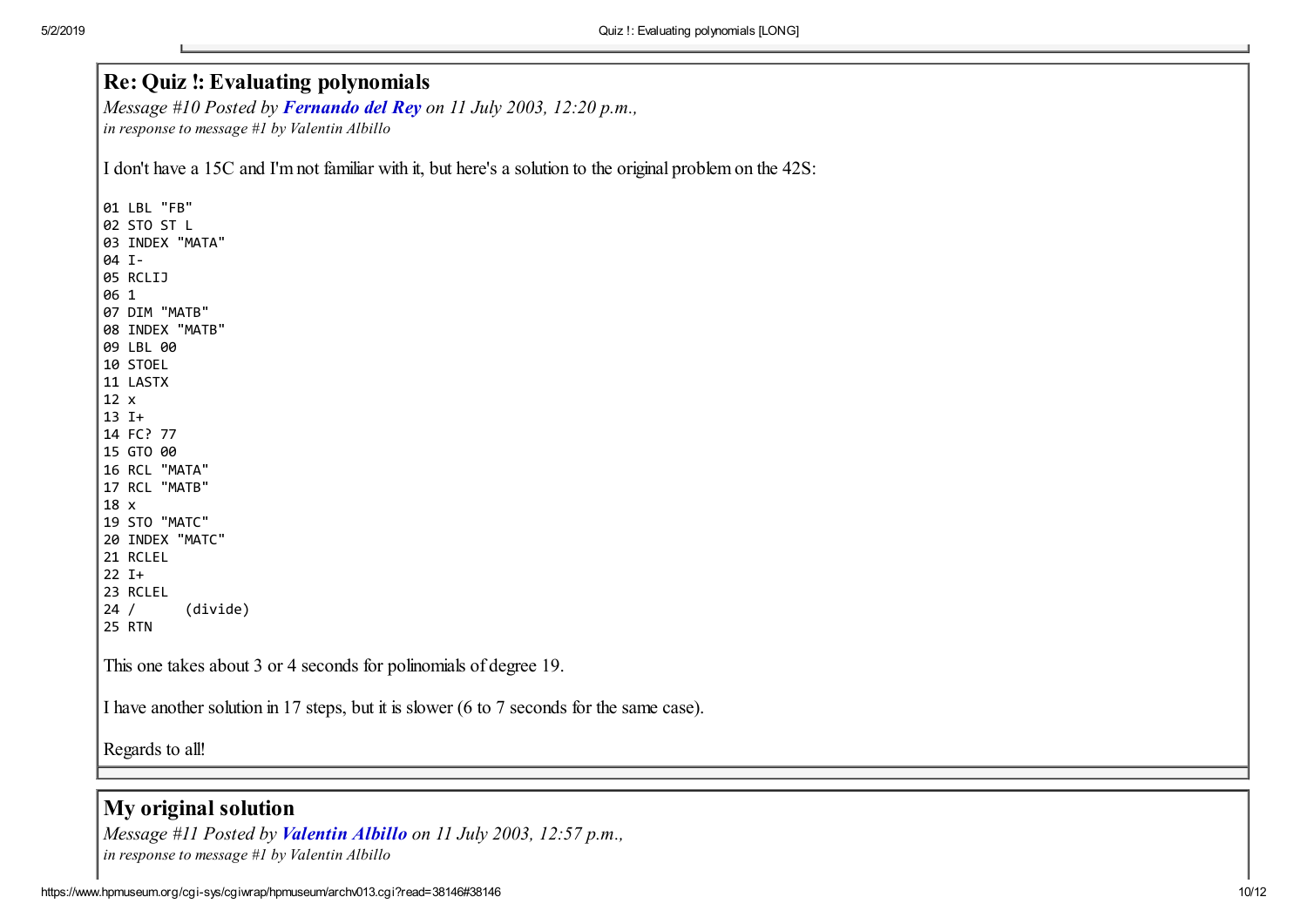# Hi all,

Thanks to all of you who posted your solutions and ideas on this 15C Quiz/Challenge. I've read all of them with utmost interest, you're quite a clever audience, indeed ! . My original solution for the HP-15C, which works for polynomials of degree 1 and upwards (a polynomial of degree 0 is a *constant*, and thus hardly needs to be evaluated for arbitrary x arguments), was as follows:

01 LBL A 02 STO I 03 RCL DIM A 04 1 05 DIM B 06 MATRIX 1 07 u STO B 08 LBL 0 09 RCL\* I 10 u STO B 11 GTO 0 12 RCL MATRIX A 13 RCL MATRIX B 14 RESULT C 15 \* 16 u RCL C 17 RCL/ C 18 RTN

and as you can see, Csaba arrived at a nearly identical solution, the main differences being:

- he omitted the *necessary* RESULT C. Csaba's solution does use matrix C for the result, but he forgot to add RESULT C, which is needed, as the default result matrix upon initial conditions (memory reset), is *matrix A*, unless otherwise changed.
- he ended the routine with uRCL C, RCL C, /, but my original uRCL C, RCL/ C, using *recall arithmetic*, saves one program step and runs slightly faster.

Apart from that and minor changes in the names of labels, etc, Csaba's routine is basically identical to my original, which reinforces the impression that the solution is very probably *unique* and can't be significantly shortened or altered.

A couple of comments on the solution:

though this routine runs twice as fast as a direct approach evaluating the polynomials using Horner's rule, it actually performs *more* arithmetic operations, because you must construct the x-powers vector, which needs n extra multiplications. The speed is achieved because the HP-15C is optimized for numeric computations, but not for branching, step-decoding, etc, so the more time we can spend within its microcode program, the better. In this case, once the x-